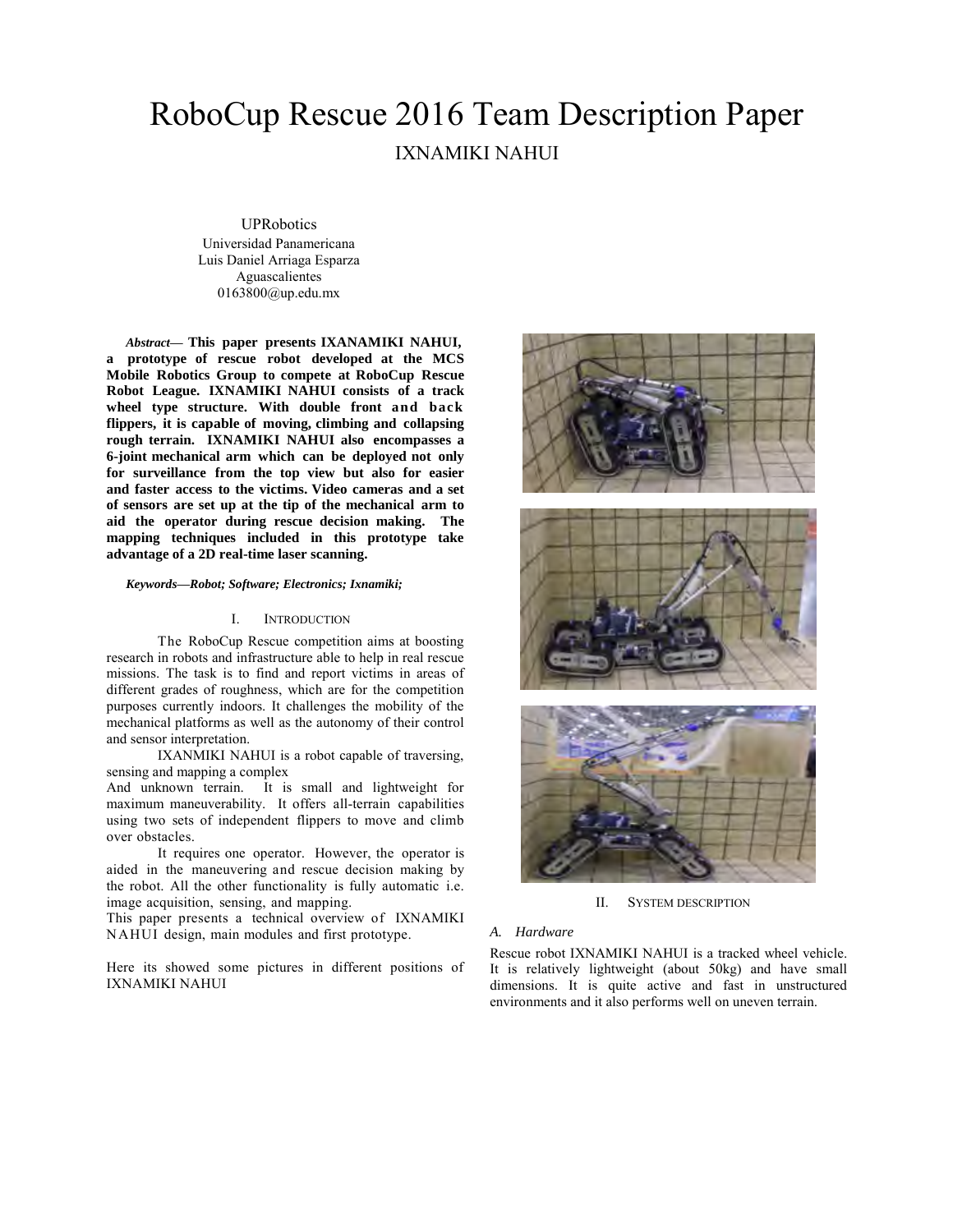Tracked wheels are very popular in the RoboCup Rescue Robot League. In this robot, the tracks which use for the locomotion are double tracks (wheel track and flipper track). They are very useful for climbing over the file collapse.



-Electronic and electromechanical hardware was designed and bought to meet highly demanding environments. Most of the time hardware is overdesigned to reduce unwanted behaviors such as heating, delaying and electro migration.

-Locomotion: All motors are 24V DC type. Four of them have very high power consumption (up to 7KW in stall condition) and are used for tracks and flippers. The rest of them are low power motors (maximum 500W), and are used exclusively for manipulator.

-Current is provided by 4 rechargeable LiPo batteries. They are connected in parallel to get a total of 24V, 20000Ah. This amount of power is more than enough for the robot to last at 15 minutes mission, but is overpowered to handle peak power consumptions such a case where all motors are demanding maximum current. And also is enough to complete the highly demanding Best in Class Mobility mission.

Once the mission is finished, batteries are recharged and balanced to reduce degradation.

-Electronics: Electronic hardware is divided and assembled in three main areas.

--Motor drivers. As there are not too many motor drivers rated at more than 300A continuous, and the ones in the market are ridiculously expensive, custom motor drivers

based on the OSMC project are designed and assembled by electronic area of the team.

--Power management. Switched mode voltage regulators are used to improve efficiency and current capability. Voltages needed in robot are 24V for motors, 12V for cameras, and 5V for TCP/RS232 Bridge and Ethernet switch, 15V for bullet. A single custom made board was designed with TI's TPS5450, including fixed 5V and 12V, and variable voltage output version.

Two motor drivers are used:

- 1.- IXNMASDRIIIEX3
	- # 4 channels.
	- # 75A @25°C per channel. # No parallel option.
	-
	- # 2 arduino Pro mini (One for each 2 channels) microcontroller.
	- # RS485 half duplex  $@115200$  baud.
	- # 110mm x 50mm PCB size
	- # \$100 USD approx. each PCB.}

#### TOP VIEW



BOTTOM VIEW



#### 2.-IXNMASDRIVER3

- # 1 channel.
	- # 960A @25°C per channel.
	- # Current sensor.
	- # ATMEGA328 microcontroller.
	- #RS485 half duplex @115200baud.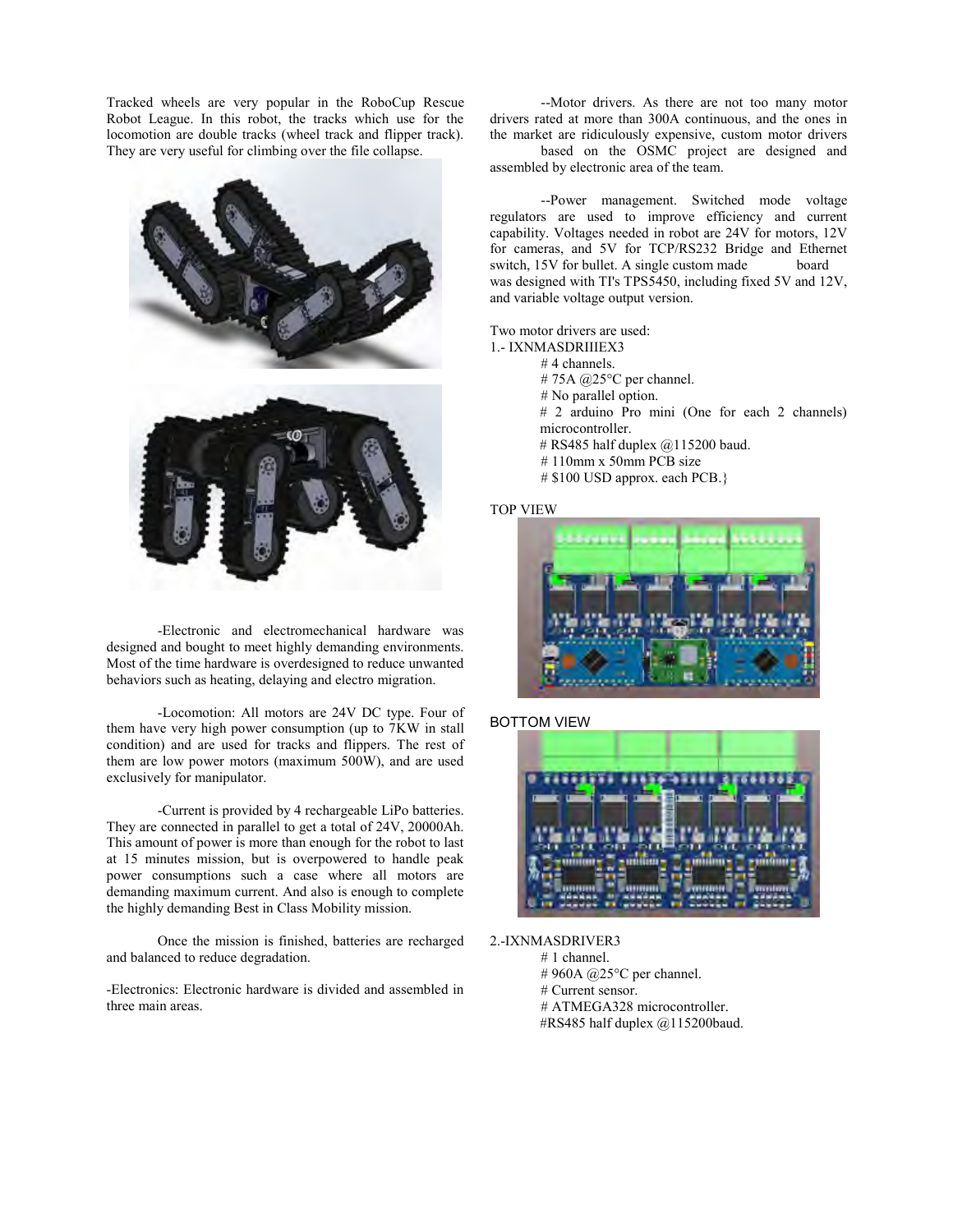# 2oz cupper gold immersion. #110mm x 50mm PCB size. # \$100 USD approx. each PCB.

#### TOP VIEW



#### BOTTOM VIEW



For further information and schematic, please refer to OSMC project (Open Source Motor Controller).

-Sensor. General description. It is an electronic system capable of measuring CO2 levels in the air as well as measuring the temperature environment as well as an object without physical contact. This in order to be able to detect the presence of living people in places where a person or a regular camera can´t be introduced in the disaster areas, such as a person under the rubble.

The system printed circuit board has two fundamental sensors.

The first sensor is TGS4161 manufacturer FIGARO. CO2 is a solid electrolyte sensor which offers miniaturization and low power consumption. A range of  $350 \sim 10,000$ ppm of carbon dioxide can be detected by TGS4161. The CO2 sensitive element consists of a solid electrolyte FORMED Between two electrodes, together with a printed heater (RuO2) substrate. By monitoring the change in electromotive force (EMF) generated between the two electrodes, it is possible to measure CO2 gas concentration.

Measurements by the microcontroller control system are based on the analog channel. The signal is processed with the microcontroller after conditioning the signal sensor output. The main reasons for this sensor was chosen were:

- Good resolution in measurements.

- Reliability under extreme conditions.
- 
- Quality measurement of the amounts of CO2

## present in the air.

The second sensor is MLX90614, used to measure both ambient temperatures in which the system and the robot will be exposed to remotely measure the temperature of objects (in this case mainly people).

.

The temperature measurements of the object can range from -70 to 382.2  $\degree$  C (-94 to 719.96  $\degree$  F), while reading the ambient temperature ranges from  $-40$  to 125 ° C. Both temperatures have a resolution of 0.02 ° C. Control system.

The control system was mounted on a microcontroller AVR, model ATMEGA328P with Arduino boot loader. This system is responsible for processing realtime readings of both sensors to be sent to the central control system of the robot.



-Manipulation: IXNAMIKI NAHUI includes a mechanical arm; it helps the robot to explore in many ways such as, from high level, going to narrow space and able to get vital signs of victims easier and faster. Next picture shows a conceptual design and prototype of the mechanical arm which has 7 degrees of freedom. Because of the payload at the top of arm, the arm was designed with lineal motors with gear reduction, so it can regulate the joint angle quite well.



The gripper is situated on the top of the arm. The gripper contains the sensors explained before.

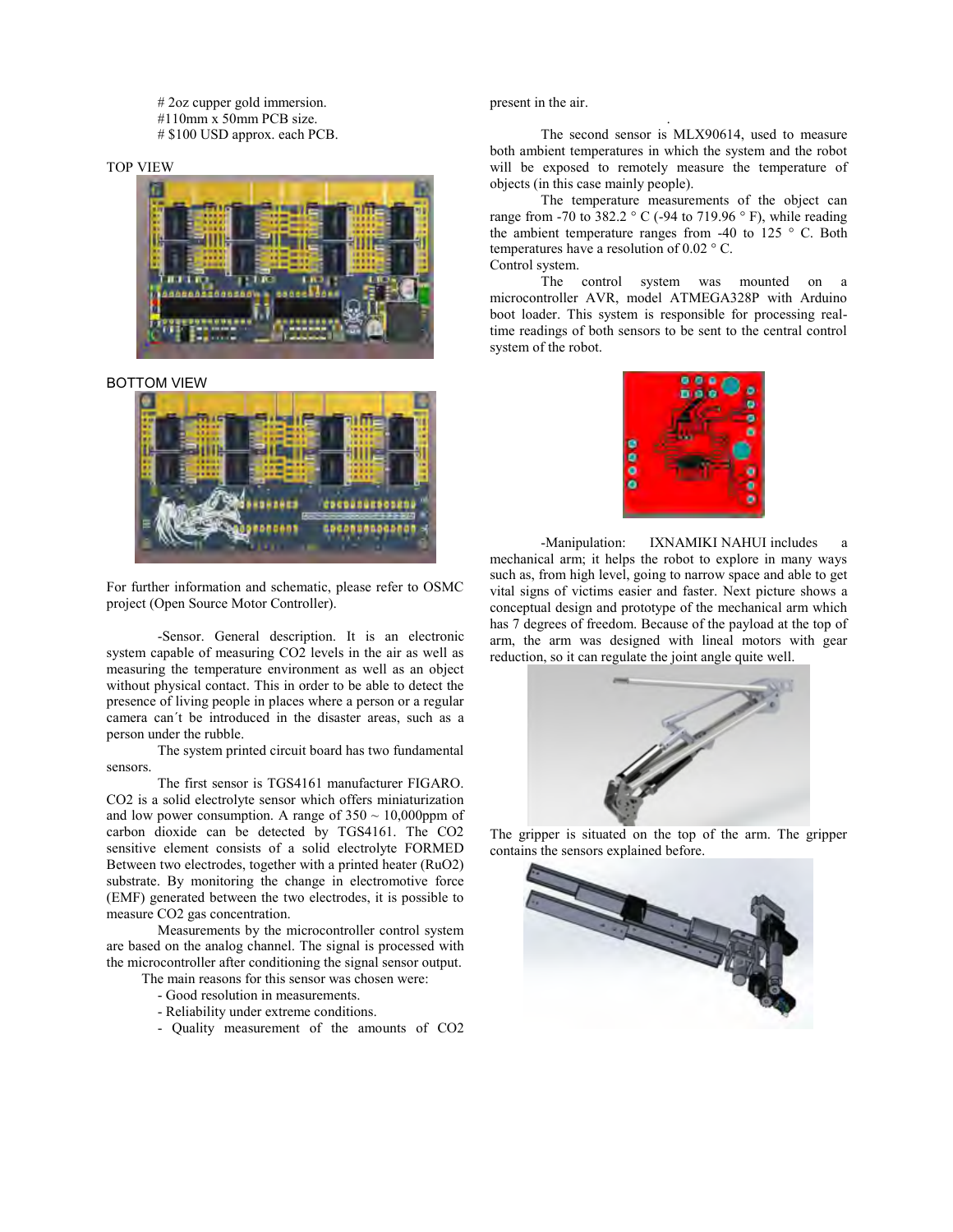## *B. Software*

All of the motor control and sensor data acquisition is programmed in assembly code for optimal performance, the communication is done with a header to detect the start of transmission and the next data are values of motor speed or the specific value of a sensor.

The control application is programmed in C# with visual studio express, using an Xbox joystick and the XNA library we acquire the operator commands and send them through an emulated serial COM port. For the video and audio, we use the RTSP protocol, and we decode it with VLC library.

Mapping-Map generation method in IXNAMIKI FURY is based on the operator assessment in conjunction with the collected data, which enables the operator to locate and register different object such as victims, stairs, walls and hazards. The robot has a 2D laser beam, a video camera, a temperature sensor and a C02 sensor that provide enough information to operator station.

A laser-beam will be projected onto an object and the resulting distance is reconstructed in the user interface at the operator station (Fig. 3).



Fig. 3 Example of a map obtained by the laser sensor.

IXANAMIKI FURY relies on 2 items for mapping generation:

• Wheel encoders: To measure the translational and rotational speed of IXNAMIKI FURY, all wheels are equipped with incremental optical encoders. This odometer data is used especially for indoor navigation, but due to the inaccuracy additional feedback from other sensors is needed.

• Laser scanner: The Hokuyo URG04-LX laser scanner covers an arc of 240° with

0.36° resolution per scan. It has a maximum range of 4m and a maximum sample rate of 10Hz. The scanner unit is stabilized with an accelerometer to balance the effects of uneven surfaces

#### *C. Communication*

#### Telemetry system:

The telemetry system first establishes a link at 5 GHz in a full duplex configuration using the IEEE 802.11ac standard, using UBITIQUI rocket AC Point to multipoint adapters, then using the IP protocol to connect cameras, onboard computer and the sensors and motors through IP to serial adapters (Wiznet WIZ110R).

The cameras work through UDP because we prefer fast video response rather than quality, also the operator has the ability to control the quality of the video if it seems to be lagged or disconnected.

For the onboard computer it is operated through SSH protocol for a secure communication and fast response to commands, also if there is a need to get data recollected from the robot we use the SCP protocol to download it.

For the sensors and motor control we establish an emulated serial COM port with the proprietary code of Wiznet, for the sensors, the robot sends data of the sensors without waiting for a response of the monitoring central, and for the motor control, the monitoring central send the command data to the robot without waiting for a response. |

Both the sensors and motor control works converting the IP protocol to serial RS232 then to RS485 to avoid interferences produced by the PWM of the motors.



#### *D. Human-Robot Interface*

IXNAMIKI NAHUI is remotely controlled by the operating station via keyboard and game controller. Autonomous mapping system relies on the on-board laser sensor and remote control relies on wireless communication with the command center.

The command center encompasses 2 main elements: laptop computer and a game controller. In laptop computer a human computer interface is running to display the key features of the rescue mission such as:

-Live video image: Video coming from the on-board camera. The operator will be monitoring the live feed and adding details to the map. For example: location of victim detected.

-Map being generated: Map will be generated by 2D laser scanning information from other sensors. Other sensor information will also be displayed; for example: temperature, CO2, etc.

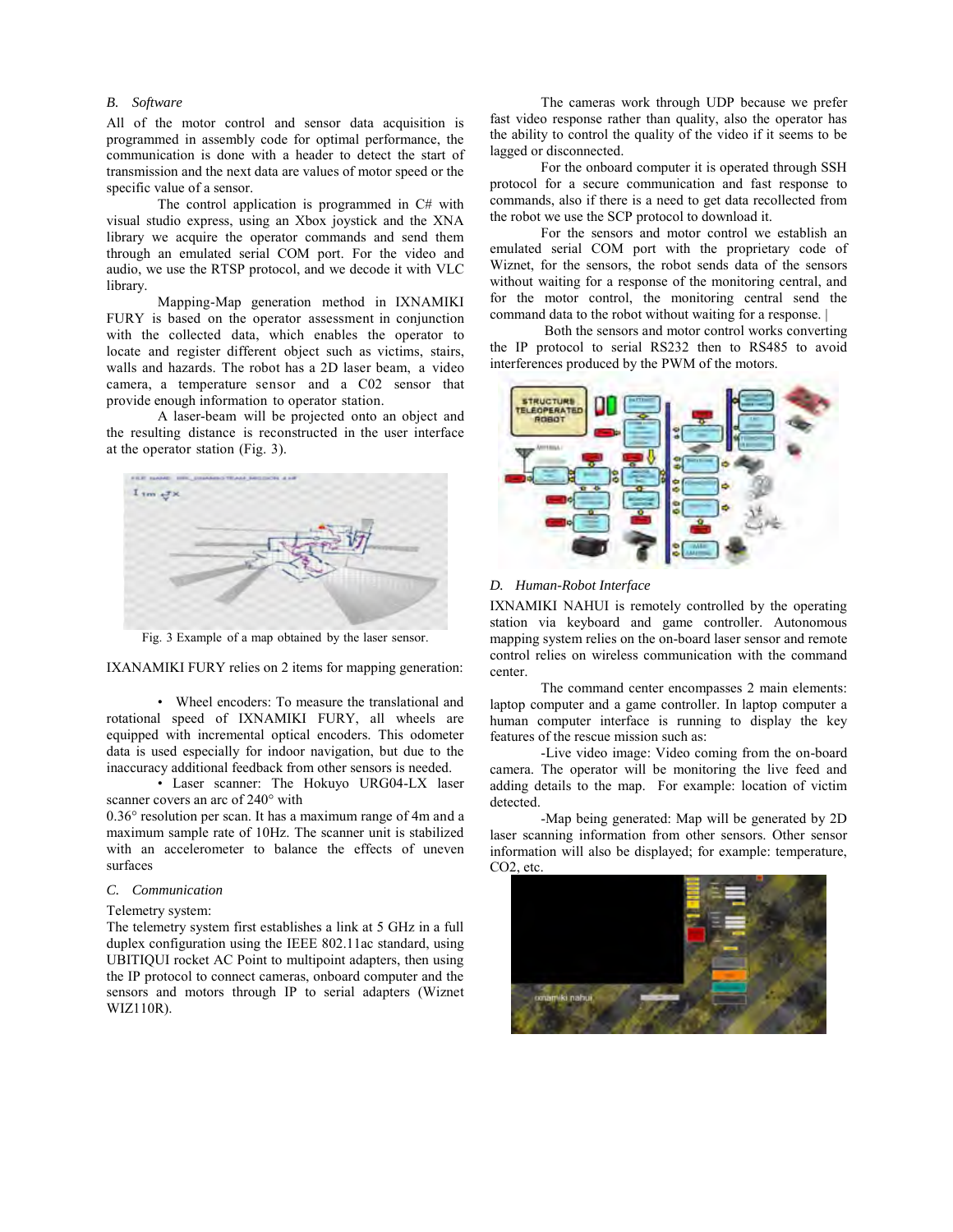## III APLICATION

## *A. Set-up and Break-down*

Our system consists of a compact  $(65 \times 70 \times 30 \text{ cm})$ , robot that can be remote controlled via wireless LAN. The whole control equipment easily fits into a standard backpack and IXNAMIKI NAHUI can be carried by 2 persons. So, to start/end a mission, a minimum of 2 people are needed to carry the robot and control equipment.

## *B. Mission Strategy*

We are focused on giving 3 water bottles per mission, 2 in orange zone and 1 in the red zone, the rest of the time has to be spent on finding most of the victims.

### *C .Experiments*

We have tested our robot simulating a disaster zone (Red Zone) in which we have to move pieces of woods with a weight of 2 kilograms, open valves, and climbing stairs.

# IV CONCLUSION

The team can conclude that IXNAMIKI NAHUI is a very good prototype that can be used in a disaster zone which is the principal objective. Although this is just a prototype for a rescue robot, it is very close to a working one by improving simple but expensive things like water proof or more rugged aluminium for the chasis. Also if needed for a real disaster we would need more signal range and this can be done by connecting the robot to a  $4\tilde{G}$  network, with this we can conclude the possibility of making use of the robots rather than human lifes when a disaster occurs.

## TABLE I Manipulation System

| Attribute                                         | Value                                       |  |
|---------------------------------------------------|---------------------------------------------|--|
| Name                                              | Ixnamiki Nahui                              |  |
| Locomotion                                        | 4 Ampflow F30-150                           |  |
| System Weight                                     | 62.1 kilograms                              |  |
| including<br>Weight<br><b>Transportation case</b> | 98 kilograms                                |  |
| <b>Transportation size</b>                        | 1 meter x 60 centimeters                    |  |
| Typical operation size                            | centimeters<br>55<br>70<br>x<br>centimeters |  |
| Unpack and assembly time                          | 4 hours                                     |  |
| Startup time                                      | 2 minutes                                   |  |
| Power Consumption                                 | In movement 1200W, standby<br>40W           |  |
| Battery endurance                                 | 25 minutes                                  |  |
| Maximum Speed                                     | 15 Km/h                                     |  |
| Payload                                           | 5 Kg                                        |  |
| Arm:<br>operation<br>maximum<br>height            | 1.5 meters                                  |  |
| Arm; payload at full extend                       | 1 Kg                                        |  |
| Support; set of bat, chargers<br>total weight     |                                             |  |
| Support; set of bat, chargers<br>power            | 6S3P 15000mah LiPo<br>2 chargers of 250W    |  |
| Support; charge time batteries<br>Cost            | 1 Hour to full charge<br>10,000 dollars     |  |

## Team Members and their Contributions

| Daniel Arriaga       | Team captain, manufacturing and |     |
|----------------------|---------------------------------|-----|
|                      | mechanics design                |     |
| Fernando Ochoa       | Manufacturing and Mechanics     |     |
| Santiago Machen      | Sensors and electronics design  |     |
| Fernando Dávalos     | Sensors and electronics design  |     |
| Cynthia Veronica     | Control central and sponsorship |     |
| Irving Ávila         | Programming                     | and |
|                      | communications                  |     |
| Juan Echavarría      | Programming                     | and |
|                      | communications                  |     |
| Francisco Velazquez  | Team advisor                    |     |
| Dr. Ramiro Velázquez | Faculty advisor                 |     |
|                      |                                 |     |

## TABLE II

## Hardware components list

| Part                    | Brand & Model         | <b>Unit Price</b> | $N_{\rm H}$    |
|-------------------------|-----------------------|-------------------|----------------|
|                         |                       |                   | m <sub>1</sub> |
| Drive motors            | Ampflow F30-150       | <b>200 USD</b>    | $\overline{4}$ |
| Drive gears             | P60 Banebots          | <b>75 USD</b>     | 4              |
| Drive encoder           |                       |                   |                |
| Motor drivers           | Custom                | <b>100 USD</b>    | 6              |
| DC/DC                   |                       |                   |                |
| <b>Battery</b>          |                       |                   |                |
| Management              |                       |                   |                |
| <b>Batteries</b>        | LiPo                  | 600 USD           | 3              |
| Micro controller        |                       |                   |                |
| Computing Unit          |                       |                   |                |
| WiFi Adapter            |                       |                   |                |
| <b>IMU</b>              |                       |                   |                |
| Cameras                 | <b>IP</b>             | 100 USD           | 4              |
| PTZ Camera              |                       |                   |                |
| LRF                     |                       |                   |                |
| CO <sub>2</sub> Sensor  | TGS4161, MLX90614     | <b>224 USD</b>    | $\overline{c}$ |
| <b>Battery Chargers</b> |                       |                   |                |
| 6-axis Robot            |                       |                   |                |
| Arm                     |                       |                   |                |
| Laser                   | <b>HOKUYO</b><br>URG- | 3900USD           | 1              |
|                         | LX04                  |                   |                |
| Kinect for PC           |                       | <b>250 USD</b>    | $\mathbf{1}$   |
| Rugged                  |                       |                   |                |
| Operator Laptop         | Alien ware            | 800 USD           | 1              |

# **References**

1 . A. Kleiner, B. Steder, C. Dornhege, D. Meye Delius, J. Prediger, J. Stueckler, K.

Glogowski, M. Thurner, M. Luber, M. Schnell, R. Kuemmerle, T. Burk, T. Brauer, and B. Nebel, "Robocup rescue – robot league team rescuerobots freiburg